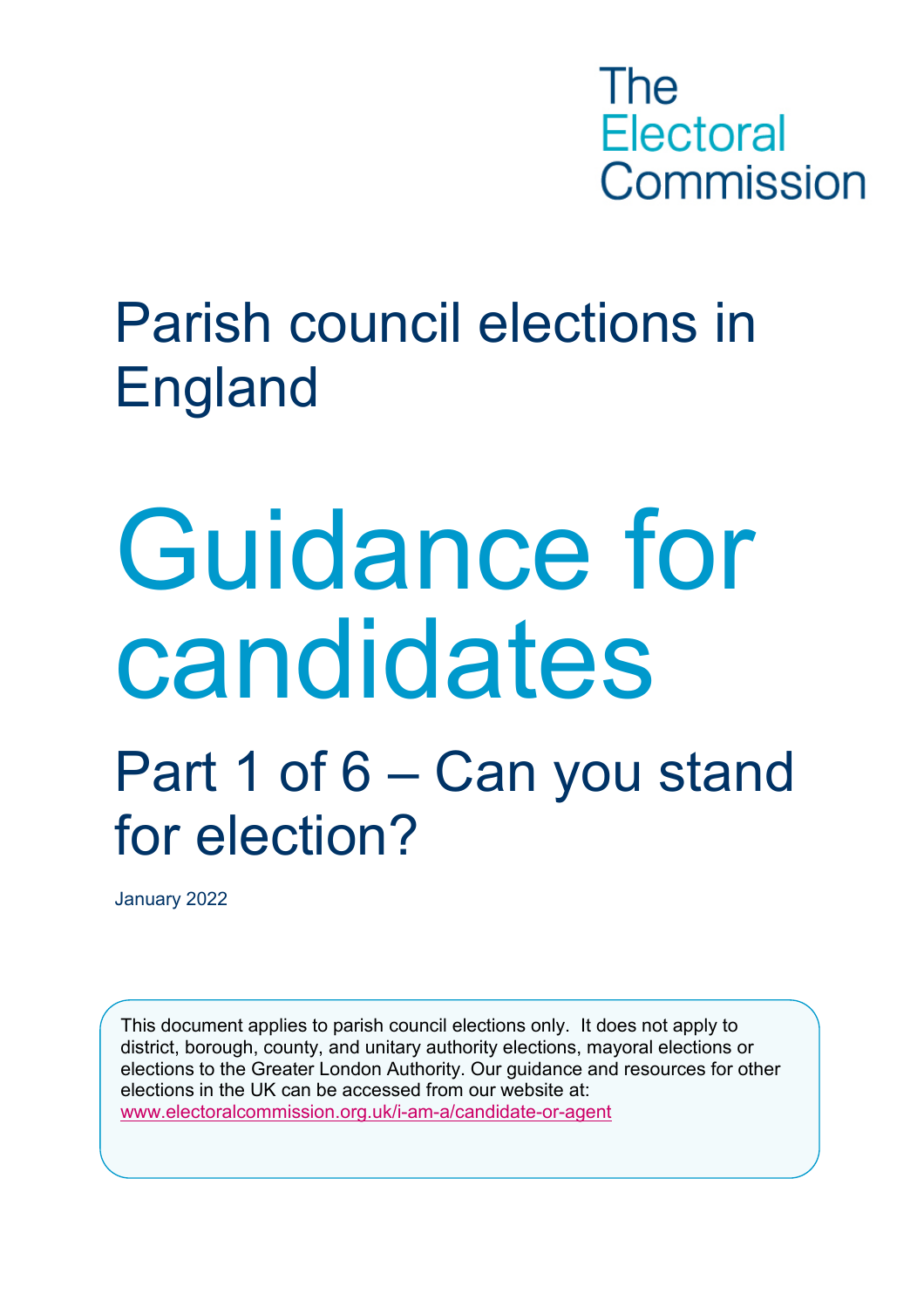# **Contents**

| Can I stand for election in more than one parish/community    |
|---------------------------------------------------------------|
|                                                               |
| Can I stand as a candidate at both a parish/community         |
| council and the election to the principal council?5           |
| If my parish/community is warded, can I stand for election in |
|                                                               |
| Supplementary information  7                                  |
|                                                               |
|                                                               |
| a. Being a registered local government elector 7              |
| b. Occupying as owner or tenant any land or other             |
|                                                               |
| c. Your main or only place of work is in the                  |
|                                                               |
| d. Living in the parish/community area (or within three       |
|                                                               |
| Further information on certain disqualifications 10           |
|                                                               |
|                                                               |
|                                                               |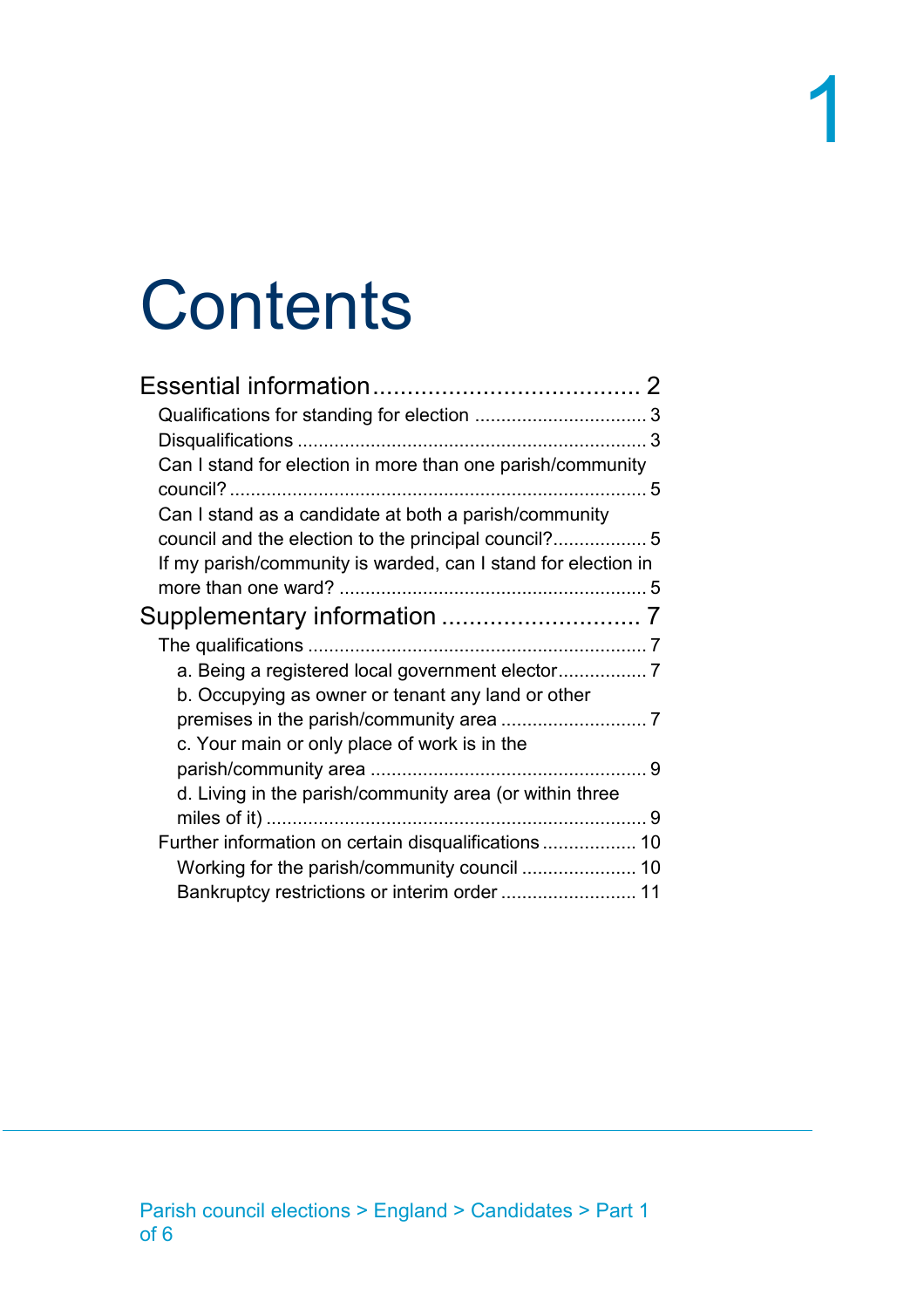## <span id="page-2-0"></span>**Essential** information

This section of the document contains our guidance on whether or not you can stand for election at a parish council election. Supplementary information, which may only be relevant to some candidates, is provided at the back of this document. You can view this supplementary guidance by clicking on the links within this document or by clicking on the chapter heading on the contents page.

We are here to help. so please contact us if you have any questions. See our [Overview](https://www.electoralcommission.org.uk/media/1950)  [document](https://www.electoralcommission.org.uk/media/1950) for contact details.

In this document, we use 'you' to refer to the candidate. We use 'must' to refer to a specific requirement. We use 'should' for items we consider to be a minimum good practice, but which are not legal or regulatory requirements.

Deadlines mentioned in this document are generic. We have published a [generic election timetable on our website.](https://www.electoralcommission.org.uk/media/322) For scheduled polls we will publish a specific timetable which will be available on our [website.](https://www.electoralcommission.org.uk/i-am-a/candidate-or-agent/parish-council-elections-england)

If a by- election has been called, you will be able to obtain a copy of the specific timetable for that election from the Returning Officer.

Revised data protection legislation applies to the processing of all personal data.

Please contact the **Information** [Commissioner's](https://ico.org.uk/for-organisations/guide-to-the-general-data-protection-regulation-gdpr/)  [Office](https://ico.org.uk/for-organisations/guide-to-the-general-data-protection-regulation-gdpr/) for further information about how the General Data Protection Regulation affects you.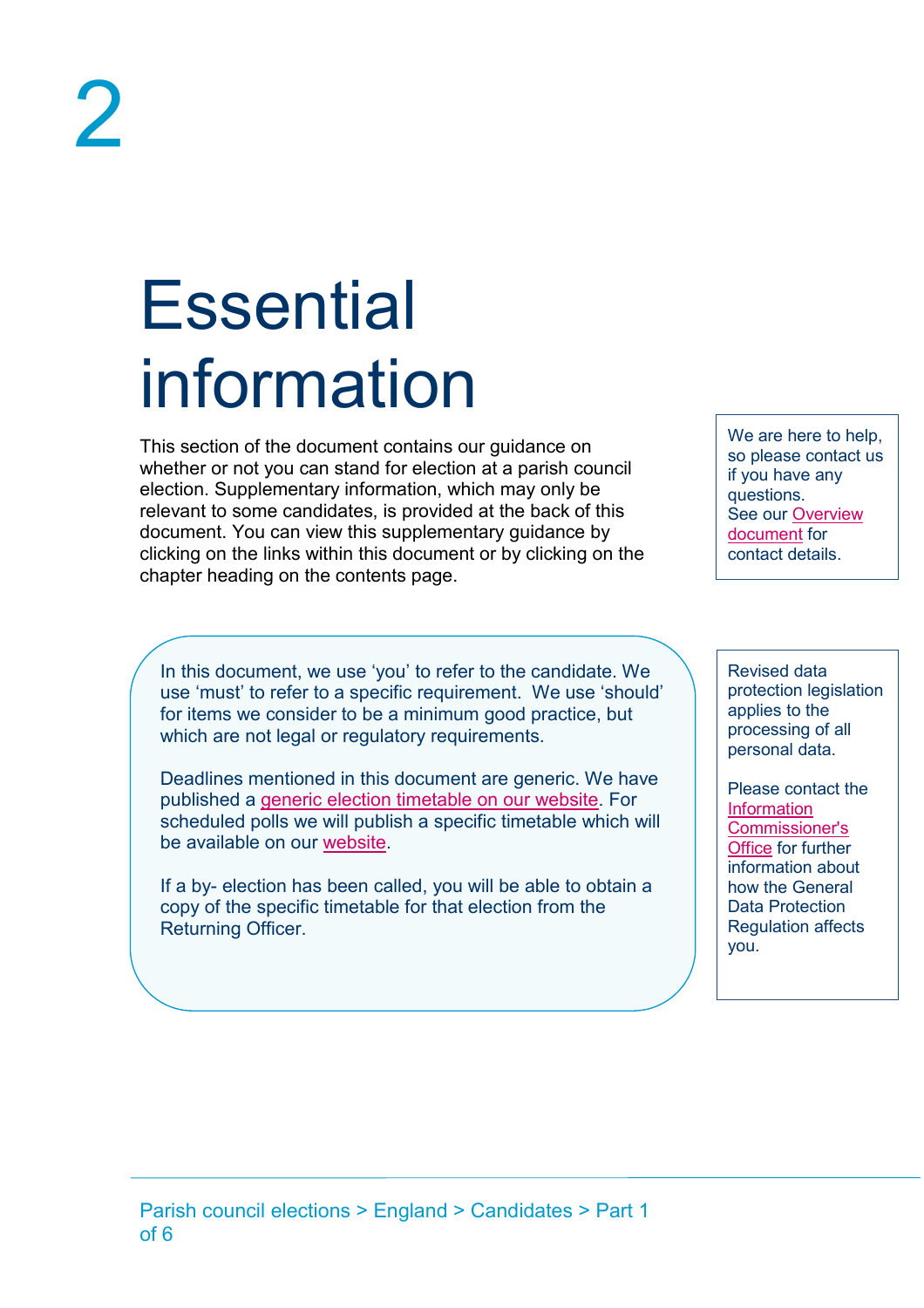### <span id="page-3-0"></span>Qualifications for standing for election

1.1 To be able to stand as a candidate at a parish council election you must [1](#page-12-0):

- be at least 18 years old
- be a British citizen, an eligible [Commonwealth citizen](https://www.electoralcommission.org.uk/media/1834) or a citizen of any [member state of the European Union,](https://www.electoralcommission.org.uk/media/5878) and
- meet at least one of the following four qualifications:
	- a. You are, and will continue to be, registered as a local government elector for the parish in which you wish to stand from the day of your nomination onwards. See paragraph **[1.11](#page-7-4)** for further information.
	- b. You have occupied as owner or tenant any land or other premises in the parish area during the whole of the 12 months before the day of your nomination and the day of election. For more details, see paragraph **[1.12](#page-7-5)**.
	- c. Your main or only place of work during the 12 months prior to the day of your nomination and the day of election has been in the parish area. More information is provided in paragraph **[1.19](#page-9-2)**.
	- d. You have lived in the parish area or within three miles of it during the whole of the 12 months before the day of your nomination and the day of election. See paragraph **[1.20](#page-9-3)** for further details.

## <span id="page-3-1"></span>**Disqualifications**

1.2 Apart from meeting the qualifications for standing for election, you must also not be disqualified.

#### An **eligible**

Commonwealth citizen is a Commonwealth citizen who either:

- does not need leave to enter or remain in the United Kingdom, or
- has indefinite leave to remain in the United Kingdom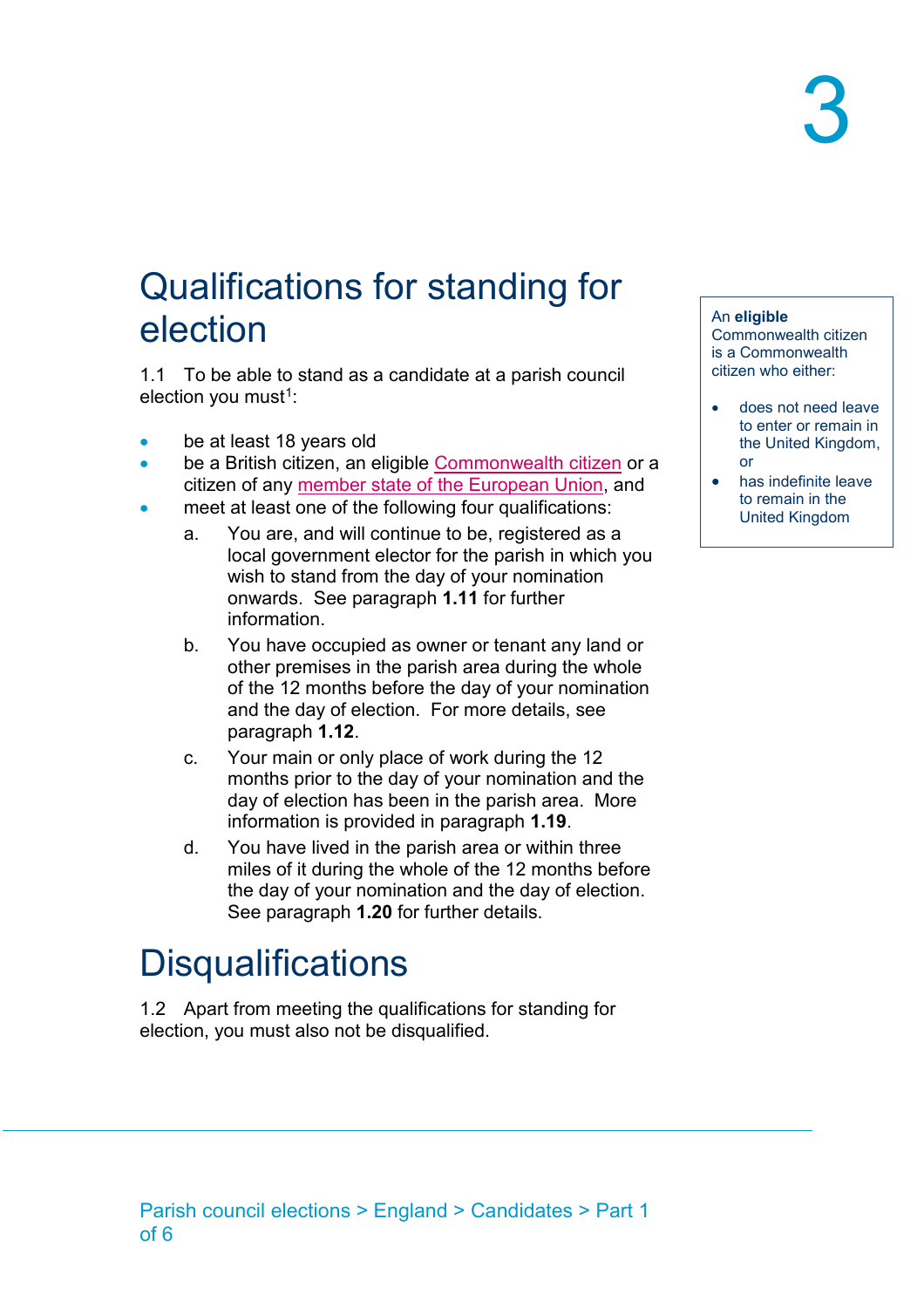The full range of disqualifications is complex and if you are in any doubt about whether you are disqualified, you must do everything you can to check that you are not disqualified before submitting your nomination papers.

You must be sure that you are not disqualified as you will be asked to sign one of the required nomination papers to confirm that you are not disqualified.

It is a criminal offence to make a false statement on your nomination papers as to your qualification for being elected, so if you are in any doubt you should contact your employer, consult the legislation or, if necessary, take your own independent legal advice.

The Returning Officer will not be able to confirm whether or not you are disqualified.

1.3 There are certain people who are disqualified from being elected to a parish council. You cannot be a candidate if at the time of your nomination and on polling day:

- a. You are **employed by the parish council** or hold a paid office under the parish council (including joint boards or committees)[2.](#page-12-1) For further information, see paragraph **[1.22](#page-10-2)**.
- b. You are the subject of a **bankruptcy restrictions order or interim order[3.](#page-12-2)** For more information, see paragraph **[1.27](#page-11-1)**
- c. You have **been sentenced to a term of imprisonment of three months or more** (including a suspended sentence), without the option of a fine, during the five years before polling day<sup>4</sup>.
- d. You have **been disqualified under the Representation of the People Act 1983** (which covers corrupt or illegal electoral practices and offences relating to donations). The disqualification for an illegal practice begins from the date the person has been reported guilty by an election court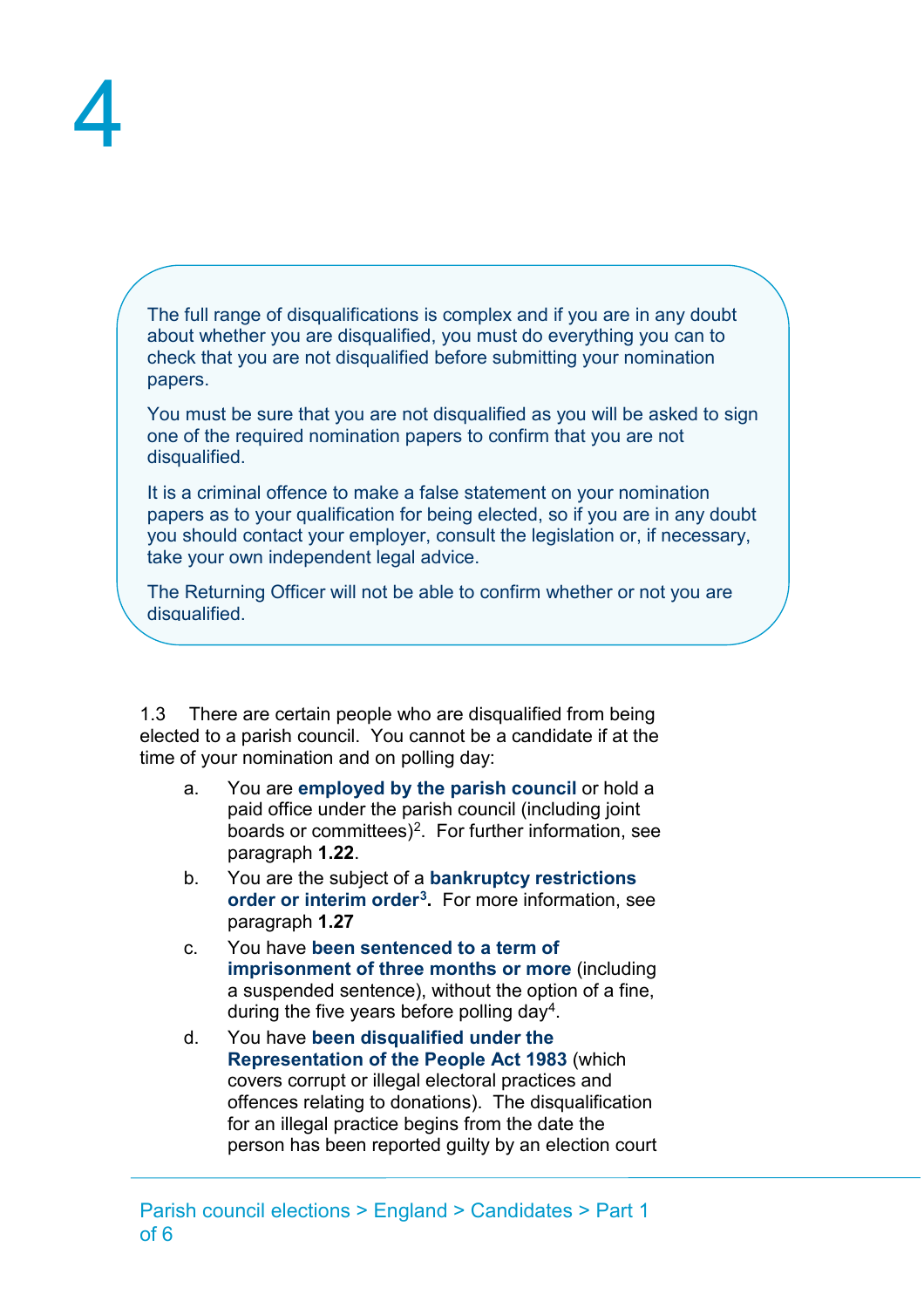or convicted and lasts for three years. The disqualification for a corrupt practice begins from the date a person has been reported guilty by an election court or convicted and lasts for five years<sup>5</sup>.

1.4 A person may also be disqualified from being or becoming a member of certain authorities<sup>[6](#page-12-5)</sup> following a conviction under the Localism Act 2011[7.](#page-12-6)

### <span id="page-5-0"></span>Can I stand for election in more than one parish council?

1.5 Yes, you can stand for election in different parish councils, provided you are qualified to stand in all those parish councils

### <span id="page-5-1"></span>Can I stand as a candidate at both a parish council and the election to the principal council?

1.6 Yes, provided you meet the qualifications for both, you can stand for election at a parish council election at the same time as standing for election at a principal council election, such as an election to the district or county. If my parish is warded, can I stand for election in more than one ward?

<span id="page-5-2"></span>1.7 Some parishes will be sub-divided into wards. You can check with the Returning Officer if the parish you intend to stand in is warded. While you may submit nomination papers for more than one ward, you cannot stand for election in more than one ward within the same parish after the deadline for withdrawals $8$ .

1.8 If the Returning Officer accepts your nomination papers and you are validly nominated in more than one ward within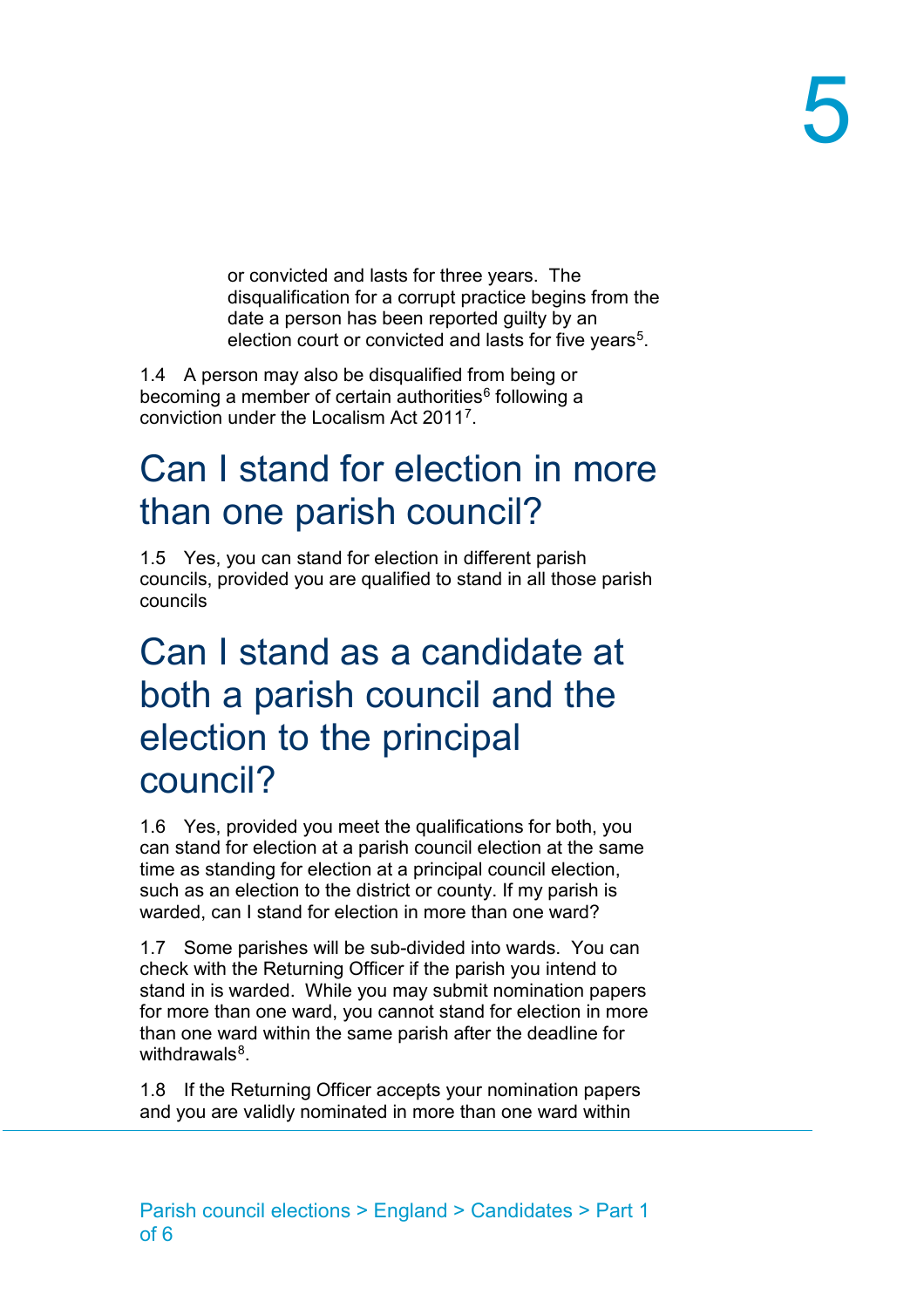the same parish, you must withdraw from all wards but one by 4pm on the 19<sup>th</sup> working day before the poll. If you do not, then you will be deemed to have withdrawn from all of the wards $9$ .

- 1.9 More details can be found in
	- [Part 2a: Standing as an independent candidate](https://www.electoralcommission.org.uk/media/2631) or Part [2b: Standing as a party candidate.](https://www.electoralcommission.org.uk/media/2652)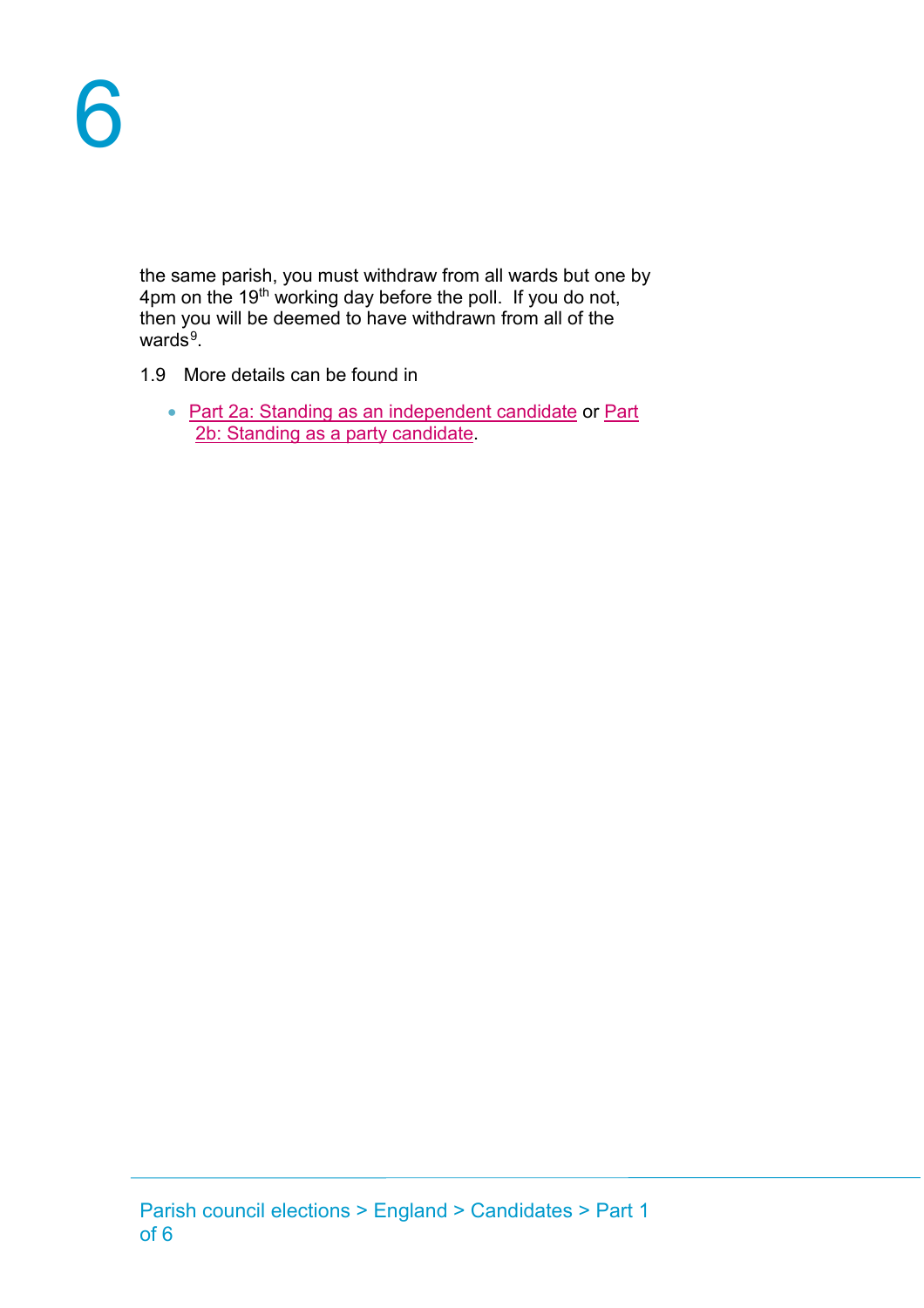# <span id="page-7-0"></span>**Supplementary** information

## <span id="page-7-1"></span>The qualifications

1.10 When completing your consent to nomination form you will be asked to indicate which qualifications you meet. You should indicate on the form all those qualifications that apply to you.

#### <span id="page-7-2"></span>a. Being a registered local government  $e$ lector<sup>10</sup>

<span id="page-7-4"></span>1.11 To be able to use this qualification, your name must appear on the register of local government electors for the parish at the time of your nomination and throughout your term of office should you be elected. Unlike the other qualifications that must only be satisfied on the day of your nomination and on polling day, this is an on-going qualification. We therefore recommend that if you meet any of the other qualifications as well, you also indicate this on your consent to nomination, which is one of the required nomination papers.

#### <span id="page-7-3"></span>b. Occupying as owner or tenant any land or other premises in the parish area<sup>[11](#page-12-10)</sup>

<span id="page-7-5"></span>1.12 To be able to use this qualification, you must have occupied as owner or tenant any land or other premises in the parish area during the whole of the 12 months before the day of your nomination and before polling day.

1.13 You must occupy 'land or other premises' to meet this qualification. The inclusion of the words 'other premises' can be taken as something other than land (i.e. some form of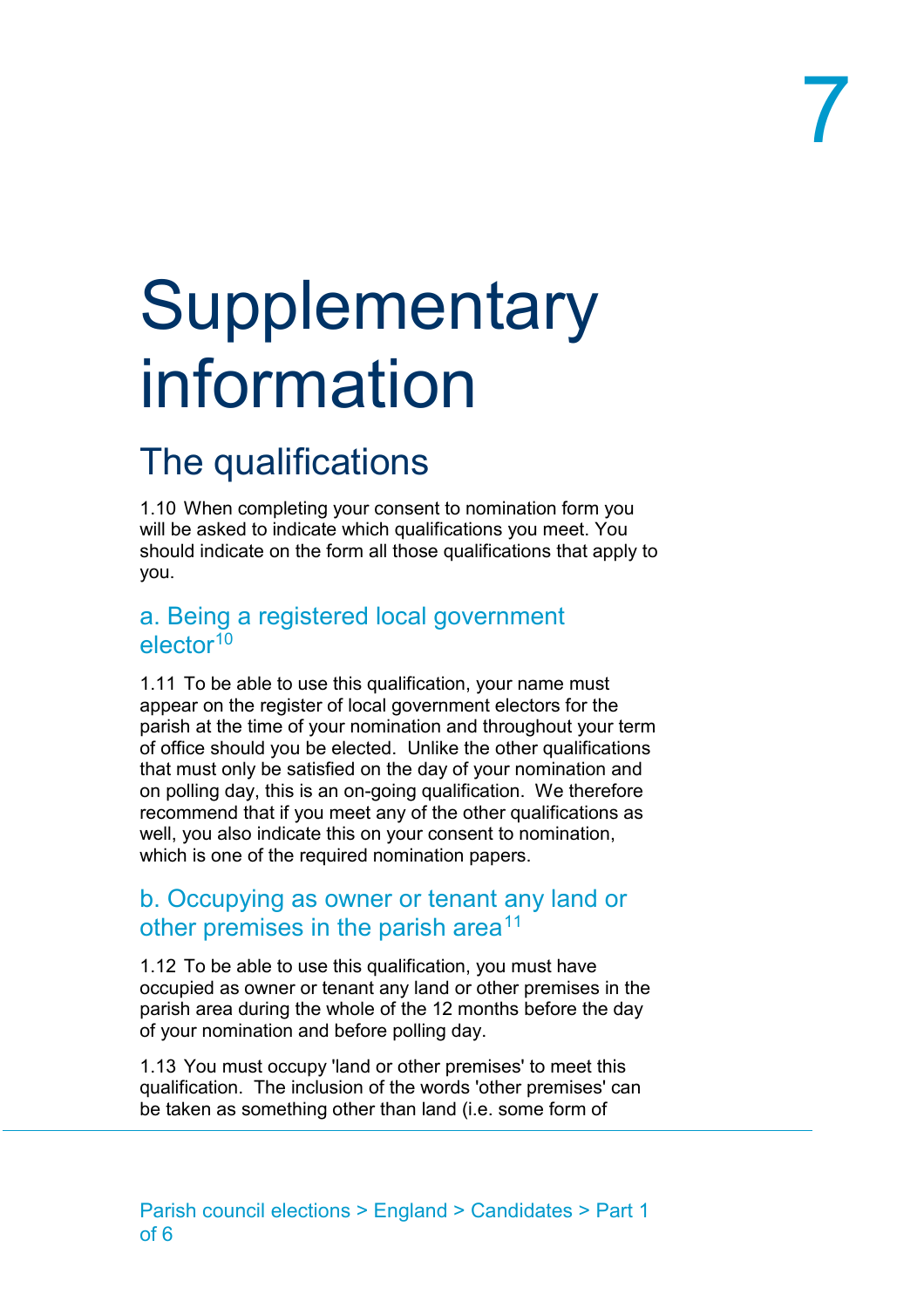structure). Because 'land' and 'other premises' are alternatives it is, in theory, possible for a person to meet this qualification by occupying land only. There are some structures that might, arguably, fall outside the term 'premises' (e.g. a tent, caravan, house boat or mobile home). However, a person occupying such a structure need only establish occupancy of the land on which, for example their tent, is located.

1.14 If the land or premises crosses the parish boundary, the land/premises is 'in that area' with respect to both parishes.

1.15 You must also occupy the land or other premises as an 'owner' or 'tenant'. Ownership may be established by showing title to the land or premises in question. Tenancy is established by showing a lease over the land. In a number of circumstances, a lease will survive even though it has expired and the parties have failed to sign a new lease, and the tenancy survives through tacit agreement between the parties. Therefore, there may be circumstances in which a person's tenancy of land or premises might need to be established by evidence other than a current lease.

1.16 You must also have 'occupied' the land or premises. Therefore, in addition to establishing legal ownership or legal tenancy, you must establish that you have actually occupied the land or premises. This is a question of fact in each case. The interpretation of the term 'occupy' in other legal contexts suggests that it is not necessary for a person to be personally resident on the land or premises (which would in any event be covered by the qualification of 'lived in the parish area').

1.17 However, it does require something to be actually done on the land or premises – an empty unlocked house cannot be described as 'occupied', for example. It also requires a sufficient degree of control to exclude or prevent strangers from interfering with the land or premises. If you have sub-let all of your land or premises to another person, this will point against you having 'occupied' it yourself.

1.18 Finally, you must have occupied the land or premises 'during the whole of the twelve months preceding' the day on which you are nominated and polling day. Whether an absence will prevent you from claiming that you have occupied the land or premises for the preceding year should be worked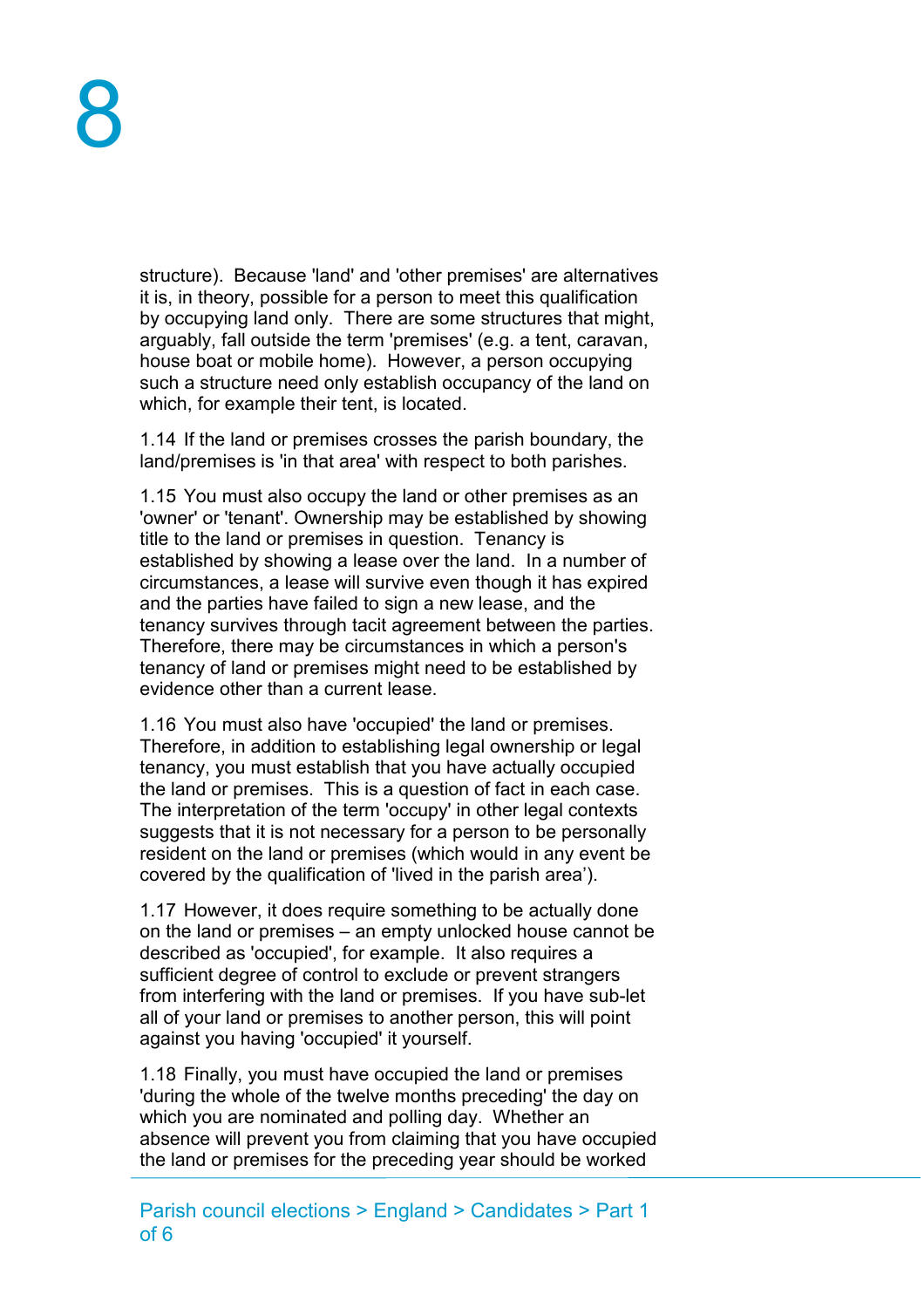out by taking into account all other factors: for instance, whether you have allowed others to occupy the land or premises in your absence, and the reason for your absence.

#### <span id="page-9-0"></span>c. Your main or only place of work is in the parish area<sup>[12](#page-12-11)</sup>

<span id="page-9-2"></span>1.19 To be able to use this qualification, your main or only place of work must have been in the parish area during the 12 months prior to your nomination and prior to polling day itself. You do not have to be in paid employment to qualify, as long as you satisfy the requirement of your main or only place of work being in the parish area. Councillors whose main or only job is being a councillor would be able to use this qualification, provided that their place of work is within the parish.

#### <span id="page-9-1"></span>d. Living in the parish area (or within three miles of it) $13$

<span id="page-9-3"></span>1.20 To be able to use this qualification, you are not required to have lived at the same address for the whole of the 12 months before the day on which you are nominated, but you must have lived in the same parish area, or within three miles of it, during the whole of those 12 months.

1.21 If in the last 12 months you have lived at more than one address in the parish (or within three miles of it);

You should declare on the [home address form](https://www.electoralcommission.org.uk/media/5016) all of the addresses at which you have lived during that period.

This qualification also requires you to live in the parish area, or within three miles of it, from the date of nomination to polling day.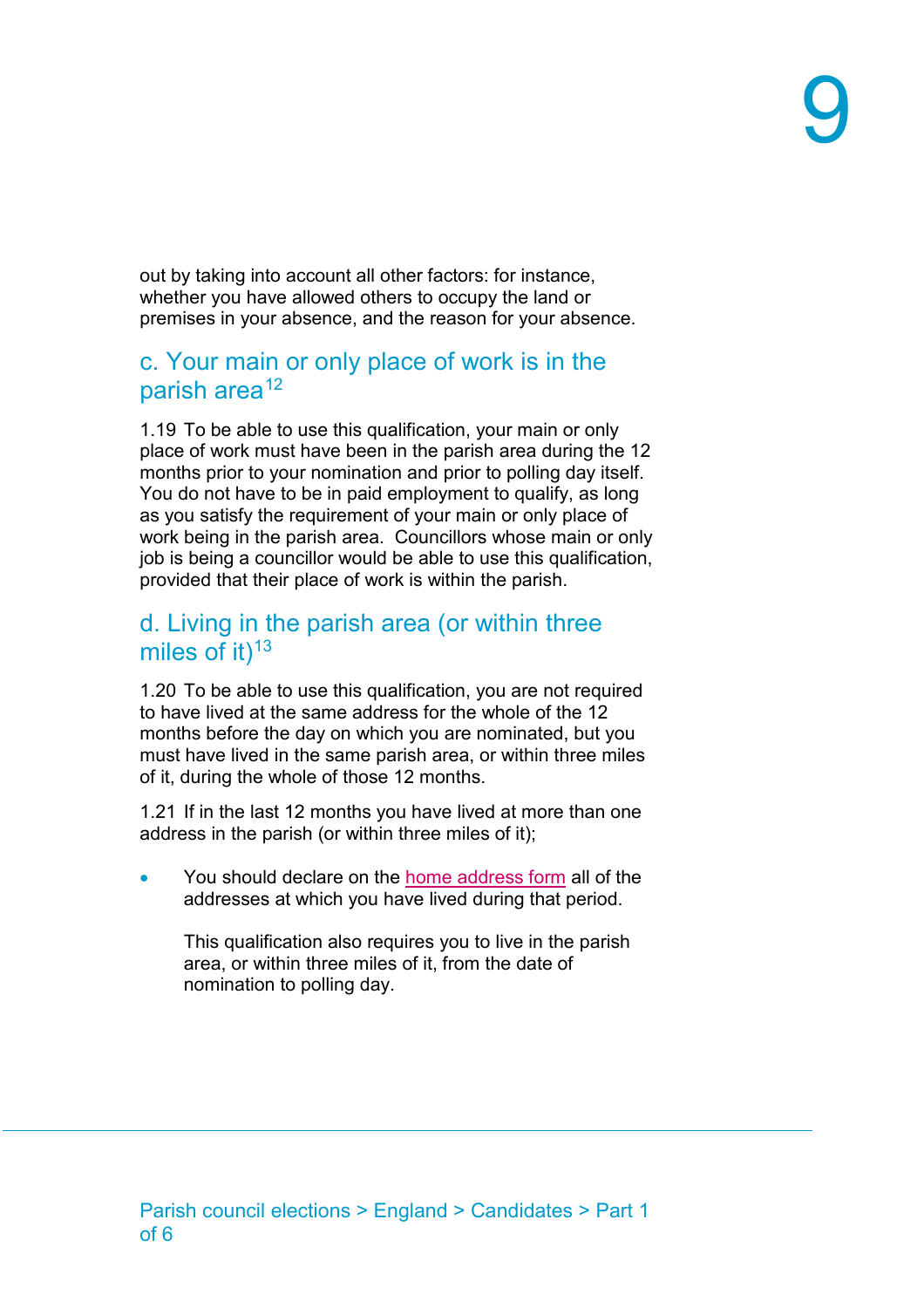# 10

### <span id="page-10-0"></span>Further information on certain disqualifications

#### <span id="page-10-1"></span>Working for the parish council<sup>[14](#page-12-13)</sup>

<span id="page-10-2"></span>1.22 You are disqualified from standing as a candidate at elections to a particular parish if you are a paid officer or employee of that parish. This would be the case where your appointment:

- has been made
- could be made
- has been confirmed by the local authority itself
- has been confirmed by any committee or sub-committee of the local authority
- has been confirmed by any joint committee or National Park authority where the local authority is represented by a person holding such an office or employment

1.23 However, the disqualification on the basis of being a paid officer or employee does not apply to the office of chairman, vice-chairman or deputy chairman of the parish.

1.24 Most parishes will not have committees or subcommittees, but some may. Paid officers of a parish employed under the direction of such committees or sub-committees are disqualified from standing to that parish. In addition, where such a committee or sub-committee has a member, or members, appointed on the nomination of another local authority, the disqualification will also apply to being elected to the other local authority.

1.25 If you are a paid officer of a local authority employed under the direction of a joint board, joint or combined authority, joint waste authority, economic prosperity board or joint committee, you will be disqualified from being elected as a member of all of the authorities that are represented on that body.

1.26 Joint boards, committees etc. can include various organisations, such as fire services and education authorities.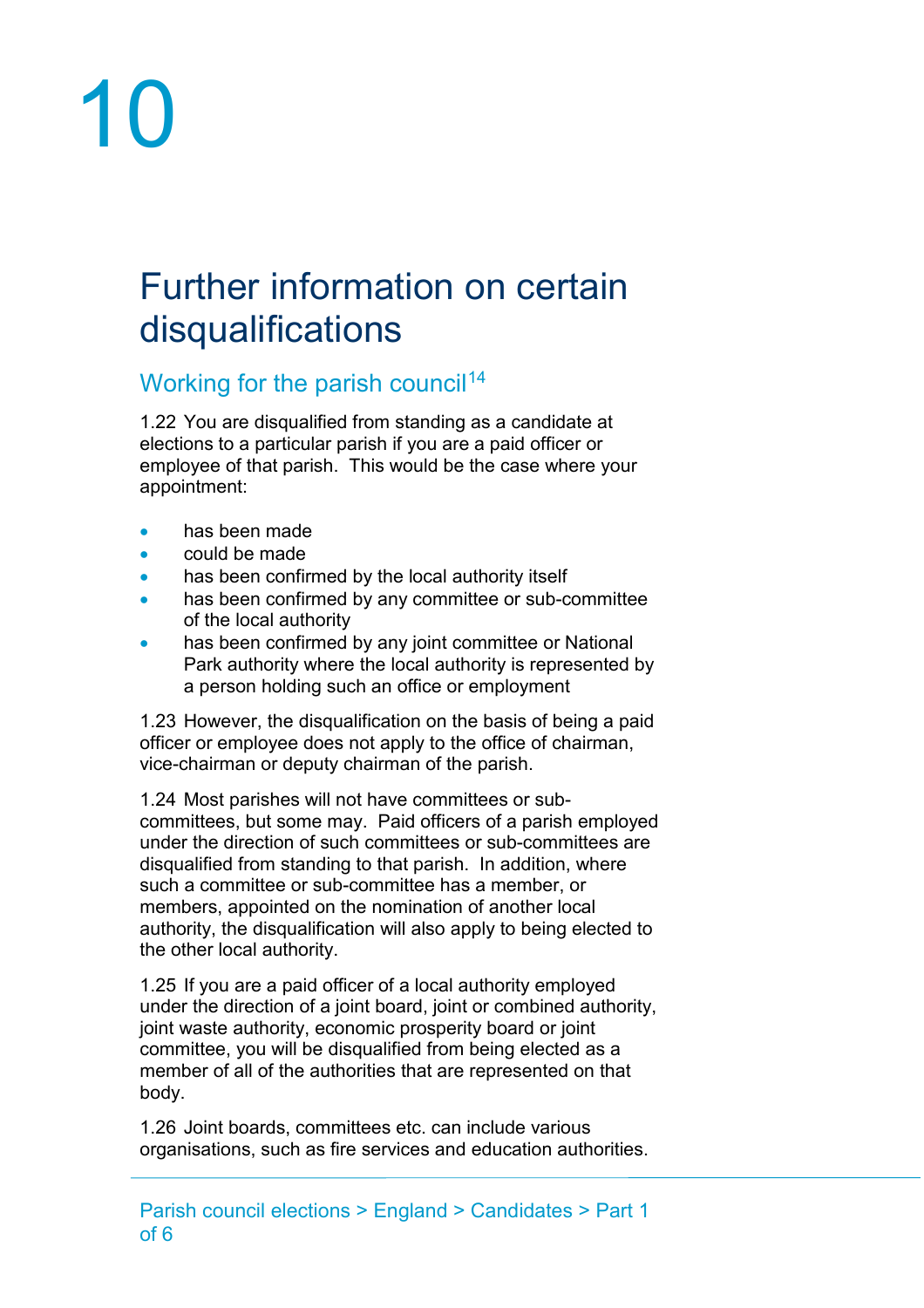# 11

Therefore, as a general rule, if you work in the local public sector, you should seek advice from your employer's HR department to help you establish whether the disqualification would apply to you. Sometimes employment relationships can be complex and if this is the case for you, we recommend that you seek your own legal advice. This disqualification applies on both the date of your nomination and on polling day. If you were employed by the parish council, you must have resigned and served any notice period before the date of your nomination to avoid having a contract of employment with the parish council at that time.

#### <span id="page-11-0"></span>Bankruptcy restrictions or interim order<sup>[15](#page-12-14)</sup>

<span id="page-11-1"></span>1.27 Bankruptcy in itself is not a disqualification. If you have been adjudged bankrupt by a court in England, Wales or Northern Ireland, you are not disqualified on that basis. However, you are disqualified if you are currently subject to any of the following:

- an interim bankruptcy restrictions order
- a bankruptcy restrictions order
- an interim debt relief restrictions order
- debt relief restrictions order

made by a court in England or Wales. If the order was made in Northern Ireland, you should take your own legal advice since the law is complex.